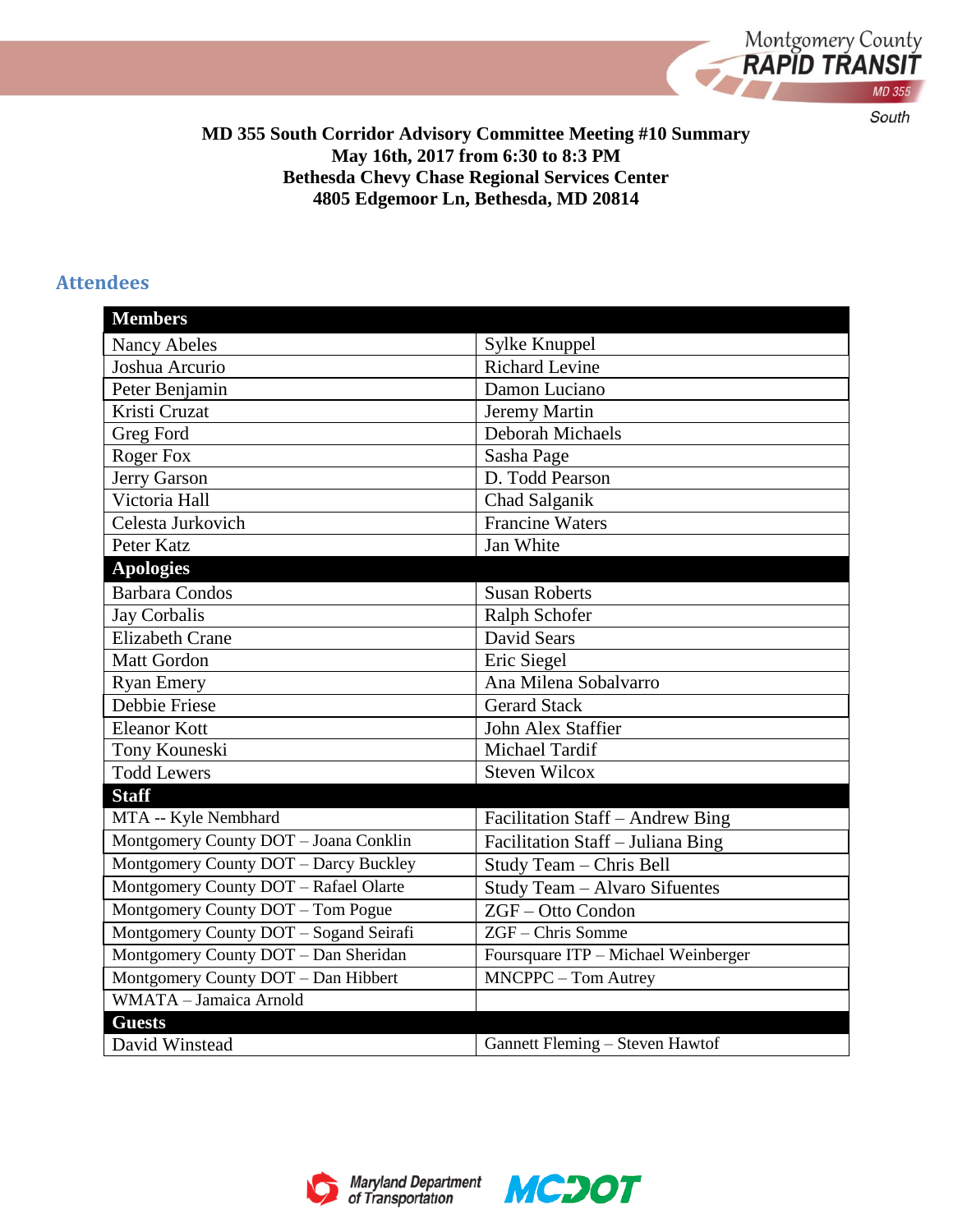

### **Handouts**

Handouts provided to CAC Members included:

- Agenda for CAC Meeting #10
- Presentation for CAC Meeting #10
- Mapping for Alternatives 3C and 4C

Meeting materials and video of the meeting will be posted on the project website: *https://www.montgomerycountymd.gov/BRT/md355south.html* 

# **Introduction**

Facilitator Andrew Bing welcomed attendees, introduced meeting content, and outlined the agenda. He explained his role this evening as facilitator and reminded the group that the study is transitioning from State to County oversight for the next phase. At the next meeting, County's study team will be introduced to the members. He then asked all the attending members to introduce themselves.

# **2017 Public Open House**

Kyle Nembhard explained that the purpose of this meeting was to discuss the results of this phase, as summarized in the Conceptual Alternatives Report. He provided a summary of the project public open houses held in February 2017. Approximately 120 people total attended the two open houses, which were held in Germantown and Rockville. The open houses covered the following topics:

- The project planning process;
- Explaining what the BRT concept is;
- The four BRT conceptual alternatives under study;
- Qualitative results of the study analysis; and
- BRT station design concepts.

Kyle then reviewed highlights from comments staff received at the open houses. These included

- The need for safe accommodations for bike lanes within the roadway;
- The fact BRT service may be in competition with parallel Metrorail service along this corridor;
- Concerns about lane repurposing along with support for concepts' attempt to stay within existing roadway;
- The need for sidewalk access to various stations, especially station near Grosvenor Metro;
- The need for coordination between this corridor's and the MD 586 corridor's BRT projects;
- The importance of integrating BRT service into the local bus network;
- Numerous specific comments on Section 1—Bethesda to Grosvenor--and Section 7—Middlebrook Road to Redgrave Place/Clarksburg outlets.

#### *Question (Q): Was there any reaction or opinion about running BRT on curb side versus median?*

Response (R): Tradeoffs were noted for both options.

*Q: Why is there no discussion of the proposed Ride On Extra service just announced?*



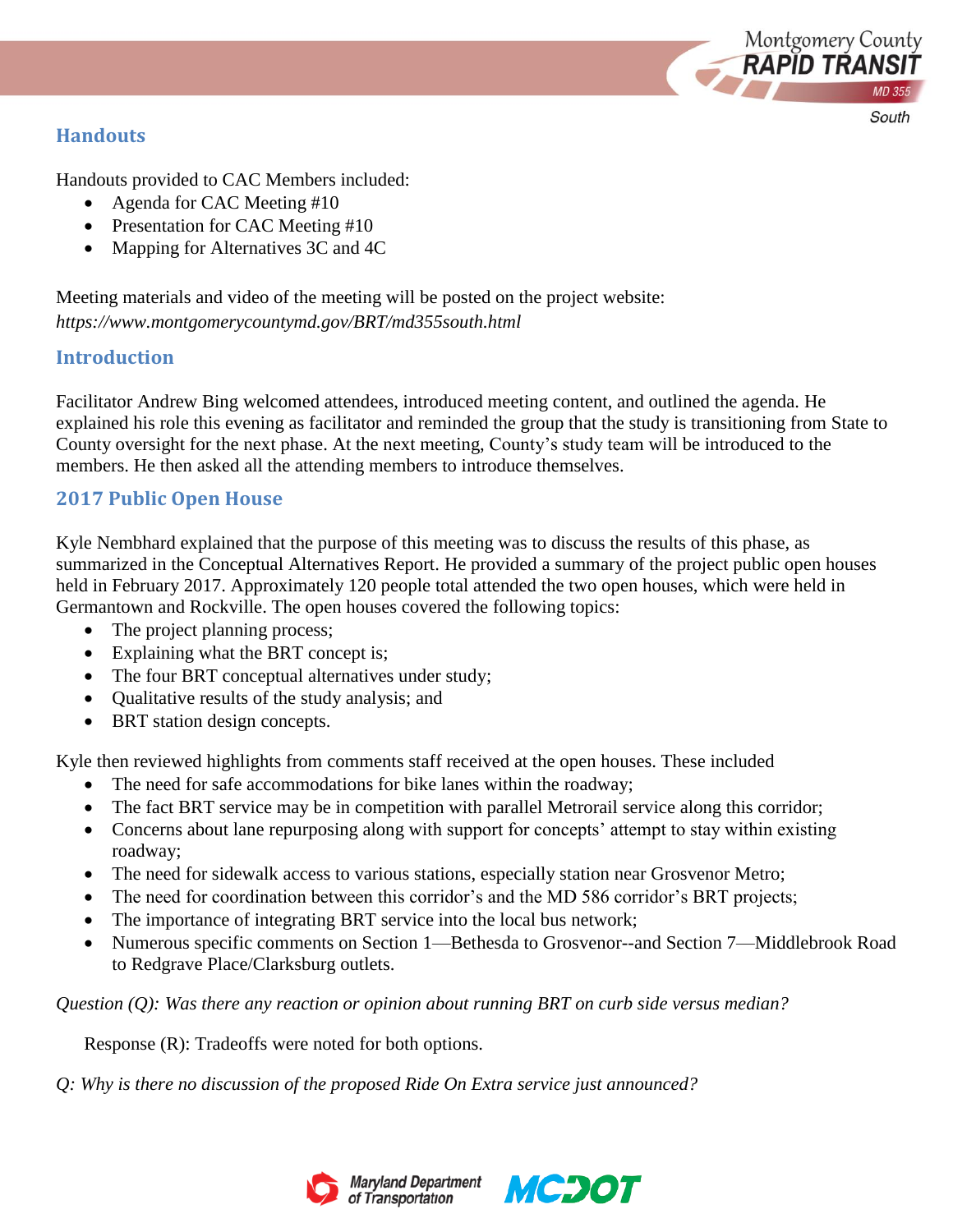

South

R: The team is aware of the planned new service, and it will be incorporated into the No Build assumptions in the next phase.

*Comment (C): But they're going to build stations in connection with Ride On Extra, then destroy them [when the BRT stations are constructed].*

R: There will be a presentation on the planned BRT stations later in this meeting. [The Ride On Extra shelters will be the same as regular bus shelters, and can be relocated in the future.]

### **Conceptual Alternatives Report**

Kyle reviewed the content of the Conceptual Alternatives Report and highlighted how the CAC members played a role in providing comment on each section of the report.

Kyle noted that the core elements of a BRT Conceptual Alternative include the running way, the station locations, and the service plan There were four BRT conceptual alternatives identified within the study (Alternatives 3A, 3B, 4A, and 4B). There are now two identified as the "Refined BRT Alternatives" which will be carried forward for further evaluation. They will henceforth be identified as Alternative 3C and 4C. Alternative 3C is primarily characterized by a running way in the median of the roadway. Alternative 4C is primarily characterized by a running way along the curb of the roadway.

Kyle noted that a No Build Alternative (Alternative 1) and a Transportation System Management (TSM) Alternative (Alternative 2) would also be studied in the next phase. He gave an overview of TSM, which include elements such as

- Transit Signal Priority (TSP);
- Queue jumps; and a

.

• Limited number of stops.

Limited number of stops. Kyle then described key takeaways considered in arriving at the two refined alternatives. These included

- The decision on whether to run the BRT in the median versus in the curb lane in Sections 2, 4 and 6 will influence running way decisions for Sections 1, 3 and 5.
- Median running of the BRT along MD 355 results in faster travel times.
- Curb running BRT along MD 355 results in fewer impacts and lower costs.
- Higher ridership occurs on the BRT when it runs along Observation Drive in the northern segment as opposed to MD 355.
- Approximately 15 percent of the total corridor ridership is generated at stations south of the Grosvenor Metrorail Station.
- Lane repurposing in Section 3 has the greatest overall negative impact on traffic.
- Operating in mixed traffic in Section 1 has the least impact on overall person throughput (the County will study additional, potential mitigation strategies with lane repurposing conditions).

### **Refined Alternatives Advancing to the Next Phase**



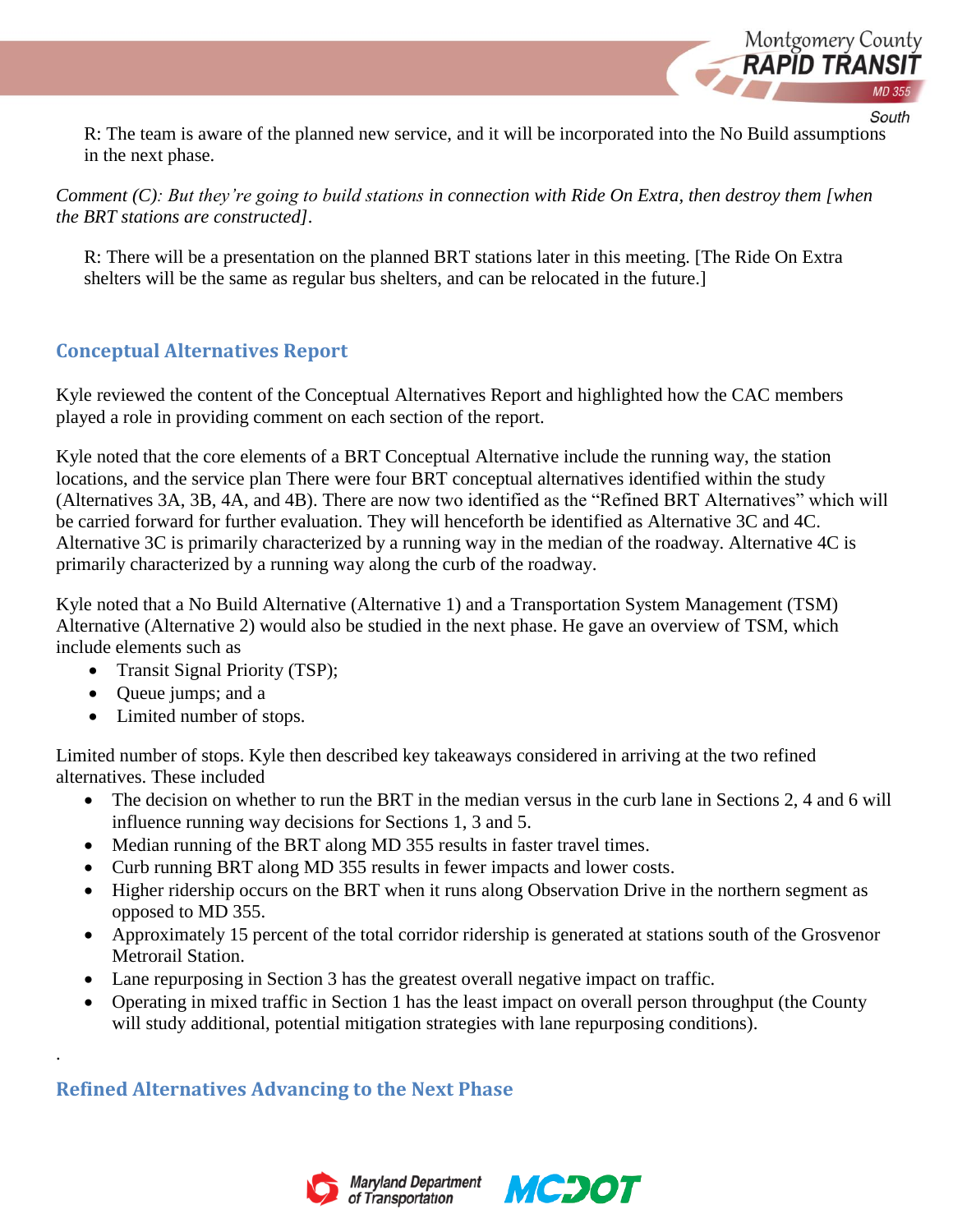

Kyle reviewed aspects of the refined BRT alternatives, starting with Alternative 3C, which features BRT service between the Clarksburg Outlets and the Bethesda Metrorail Station, primarily in dedicated median lanes. The BRT would run in mixed traffic in Section 1. But this would not be just like a local bus, since BRT has many other features that make it faster. Sections 2, 4, and 6 would have two dedicated BRT lanes in the median where feasible. Section 3, Rockville Town Center vicinity, would feature one dedicated median lane. The team will evaluate how best to operate this section, but we do not envision taking away any lanes of traffic. Section 5 would have one dedicated median, bi-directional BRT lane, accomplished through lane repurposing. In Section 7, the BRT would run in mixed traffic along Observation Drive.

Kyle summarized Alternative 4C next, which features BRT service between the Clarksburg Outlets and the Bethesda Metrorail Station, primarily in curb lanes. Section 1 would have one dedicated curb BRT lane in the peak direction. The peak direction would maintain all the existing lanes for traffic and one lane in the non-peak direction would be repurposed for peak-direction BRT. Sections 2, 4, and 6 would have two dedicated BRT lanes in the curb where feasible. Section 3 would have a dedicated curb lane in the southbound direction for BRT and turning movements. It would function like a permanent lane shift. The northbound curb lane would have BRT running in mixed traffic. In Section 7, the BRT would run in mixed traffic along Observation Drive. This assumes Observation Drive would be complete. The option of routing the BRT in the curb along MD 355 from Redgrave Place to Middlebrook Road in Section 7 may be considered if the widening of MD 355, as envisioned in the County's Master Plan of Highways and Transitways, is pursued as a separate project.

Kyle reviewed the alternatives screening and selection process. He noted that the next phase will require exploring the tradeoffs between alternatives.

*Q: How will you study the dynamics of the section inside the Beltway after the BRAC improvements are made and continue to go into effect? How will you handle the changing situation at this location?*

R: Kyle responded there will be constant communication between the study team and the engineers involved with this area and with the State as they make the improvements in this area.

*Q: How do you operate on MD 355 in Section 7 where it's only a two-lane road?*

R: Alvaro Sifuentes noted this segment of MD 355 is planned to become a four-lane road. We're suggesting operating in this section initially on Observation Drive on the existing pavement. Kyle noted if MD 355 is widened later, we would then consider application of BRT.

*Q: On Ride On Extra they're proposing installing TSP. What's the difference between this TSP and what the BRT would use?*

R: Chris Bell responded that the team will be looking at where MCDOT installs TSP for Ride On Extra, so that the BRT uses those same locations or systems, while potentially adding additional TSP sites. Alvaro also noted the BRT study will also be looking at queue jumps as part of Alternative 2 (TSM).

*Q: Will the analysis in the next phase look at future road improvements?*

R: The model will include everything in the Fiscally Constrained Long Range Plan (CLRP) for 2040.

*C: Member noted that there were things in the [related Master] Plan associated with BRAC that have yet to become reality.*



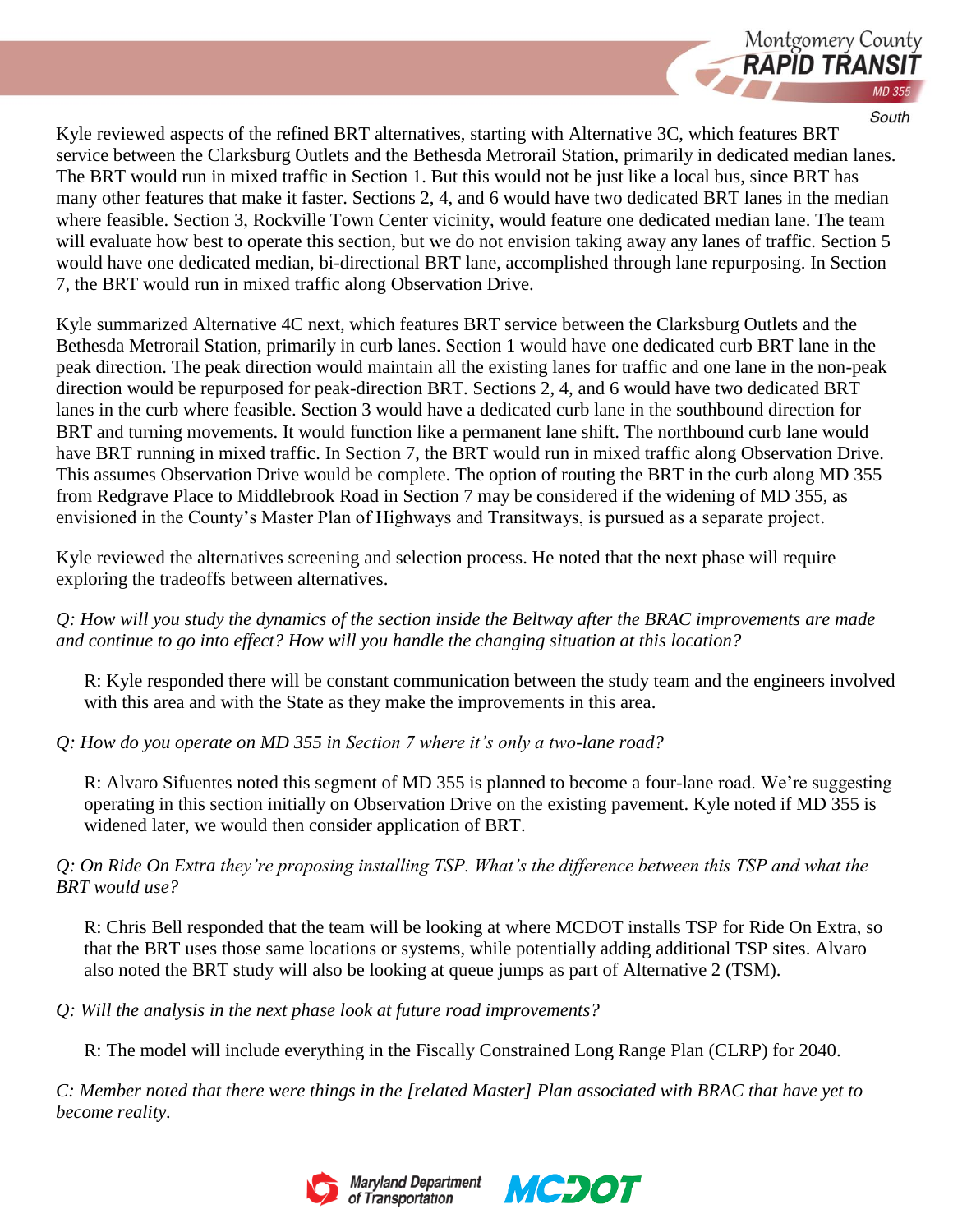

*Q: Member noted there was previous discussion of looking at the median strip between the Beltway and downtown Bethesda. Will this be looked at in the next phase?*

R: Yes, we're still looking at lane repurposing in this segment of the corridor in Alternative 4C.

*C: We've been working with the team looking at every inch of the ground between Grosvenor and downtown Bethesda. We have lots of issues of concern. We've mentioned the BRAC improvements. We need a very detailed explanation of the "ground truths" of what has been considered and where we go from here.*

R: Andrew noted there is a lot continuity that will be carried forward into the next phase of the study.

*Q: Regarding 4C, in some sections it looks like there are bike lanes that go along the running way. How do pedestrians cross those to reach the stations?*

R: Alvaro noted we need to show bike lanes per State requirements. If there are bike lanes, BRT bus operators will need to be observant of bike riders.

*C: Member noted some places put the bike lane behind the station to avoid these conflicts.*

*Q: How do you prioritize which alternatives or options make the most sense?*

R: Andrew noted the study team used objective criteria to refine the alternatives. Kyle said there is no set criteria that drives a decision. Input is obtained from many sources, then elected officials must make a final decision.

*Q: What's the advantage of median versus curb operation?*

R: The median tends to run a little faster, but has more impacts associated with it. Chris noted we did not compare specific speeds, but we looked at overall run times for each design.

*C: A member stated that not providing the quantitative data to justify the selection of alternatives as part of the public participation process seems unbelievable.*

*C: A member stated there was a study done by ITDP in 2012. They suggested doing system-wide planning before planning specific lines. He said he had discussed this with County and State staff, they listened, and they told him this will be looked at in the next phase. He didn't see any reflection of it here.*

*Q: The member said when he looked at the corridor today, there are many curb cuts that make biking and walking dangerous and unappealing. Is there a way to get the bike lane off the street and reduce the number of curb cuts?*

R: Darcy Buckley responded the State has assumed a standard five-foot bike lane on the road. But we expect we'll be taking a closer look at the bike lane and evaluating options. She saw the illustration on the current plans as simply a place holder for a bike facility of some sort. The State has a waiver process if needed.

#### *Q: Will there be a sidewalk along the full corridor?*

R: We'll need to look at this aspect more closely in the next phase of the study.



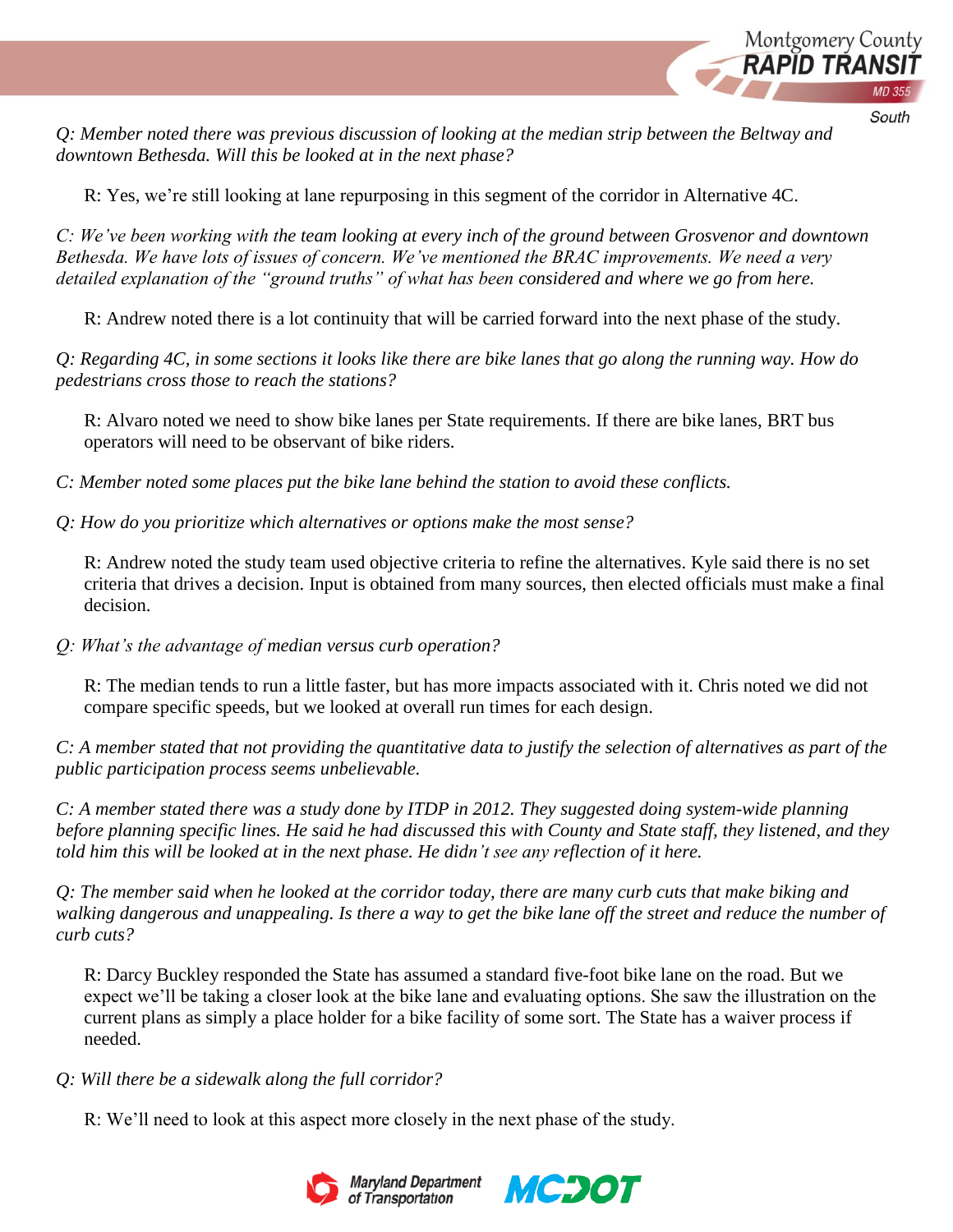

*C: A member noted another study that recommended putting all the bikeways and sidewalks in the service lanes. We've been through this analysis before.*

*C: There's a history of road recommendations in the southern section of the corridor that need to be considered.*

R: As we move into the next phase, these factors will be considered.

# **BRT Station Design**

Darcy Buckley introduced the next section of the meeting dealing with BRT station design work. She explained that the County received a grant from the Metropolitan Washington Council of Governments' Transportation/ Land-Use Connections Program, to develop station prototypes for the future county-wide BRT network. The work was being done in partnership with architecture firm ZGF. She introduced Otto Condon of ZGF.

Otto outlined the topics to be covered in his segment of the presentation. They included

- Station Design Goals;
- Best Practice Examples;
- MCDOT BRT Stations Types and Amenities;
- Previous Community Input;
- Design Opportunities Local Materials and Sustainability; and
- The Station Family Adaptation to Capacity and Context.

He explained station design goals, listing six: 1) easy to find; 2) accessible; 3) safe and comfortable; 4) context sensitive; 5) maintainable; and 6) be a good life-cycle investment (the cost should make sense and be affordable). He presented photographs of shelters from BRT systems across the world, from Chile to Brazil, Canada to the United States. Otto pointed out various aspects of shelter design to meet the above goals. He then presented station design types, in two broad categories: side-loading and center-loading.

Otto discussed potential station amenities and features, such as design, public art components, customer service items such as WiFi connections and heaters, and landscape aspects. He suggested that stone may be an appropriate material for some station elements due to the large number of quarries in the county and county's history as a regional source for stone.

Otto next covered community input received at the open houses through a "word cloud" exercise that was given at the events.

He went through a series of station prototype designs that reflected the modular design characteristic. This flexibility allows for station design that is context sensitive and allows for expansion should future ridership dictate it. These designs spanned a simple marker and canopy for an urban street front and shared sidewalk configuration, to multiple canopies for a high capacity double station configuration for use at park and ride lots, for example. Otto addressed some of the concerns previously raised about interaction with bikes and sidewalks.

*Q: Wouldn't the trees depicted interfere with power lines?*



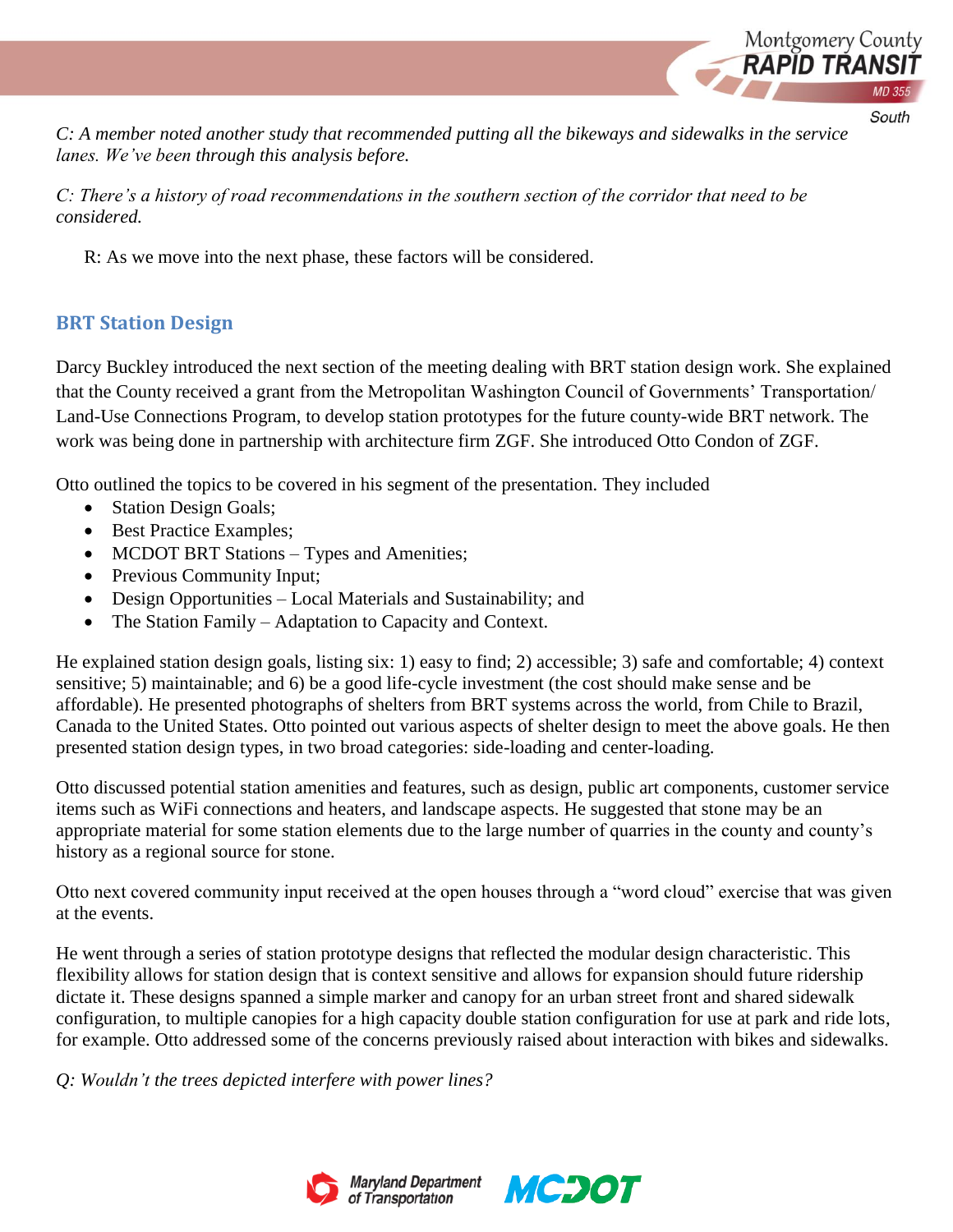

South

R: We'll need to evaluate each station site individually. Some varieties of trees do not interfere with overhead lines. Some locations have underground wiring. It's important for stations to enhance the environment, not be imposed upon it.

*Q: It doesn't appear that the drawings accommodate fare payment machines for pre-board payment, correct?*

R: We're evaluating different types of machines. We're assuming they will be present. We're looking at smaller machines that fit under canopies.

*Q: Is this going to be an honor system?*

R: That's a policy decision, but we're considering how to manage fare collections as part of the station design process. We're inclined to cleaner, more open designs, but recognize the need for enforcement.

*Q: Has your firm done design work for systems around the world?*

R: Yes, including design work in Seattle.

*Q: A member commented that this seems like a high level of detail given that the team has constantly told the CAC we're in the early design stages. He liked the modularity concept, but did the grant scope push toward this level of detailed design?*

R: Darcy noted that we're in the preliminary design phase for the US 29 BRT project. This grant will help us plan for the stations that will be used in this first BRT project to become operational.

*Q: Land use is a critical factor. Is this being considered with station design?*

R: We're looking at station locations with varying land use configurations, including commercial, high residential and others. We have modular design options that will serve varied needs of any particular BRT corridor.

*C: Don't all the factors of the service, such as alignment issues, need to be decided before you get into such specific designs?*

R: It gets down to design choices. We've heard comments from all sides of the spectrum regarding what type of station is constructed. We believe having a set of design options that fit varied ridership needs and service operational needs will place the County in an ideal position.

*Q: Why design big stations when there is no ridership to justify it?*

R: We feel its good design to have varied choices rather than some simple bus stop design.

*C: The factors of the service, such as alignment issues, should to be decided before you get into such specific designs.*

*Q: Does the canopy design using solar panels need to be dependent upon the station situation?*

R: We'll be taking into account protection of the patrons as well as environmental considerations, such as light. Varied station designs allow for use of glass versus opaque materials. In some urban contexts, you



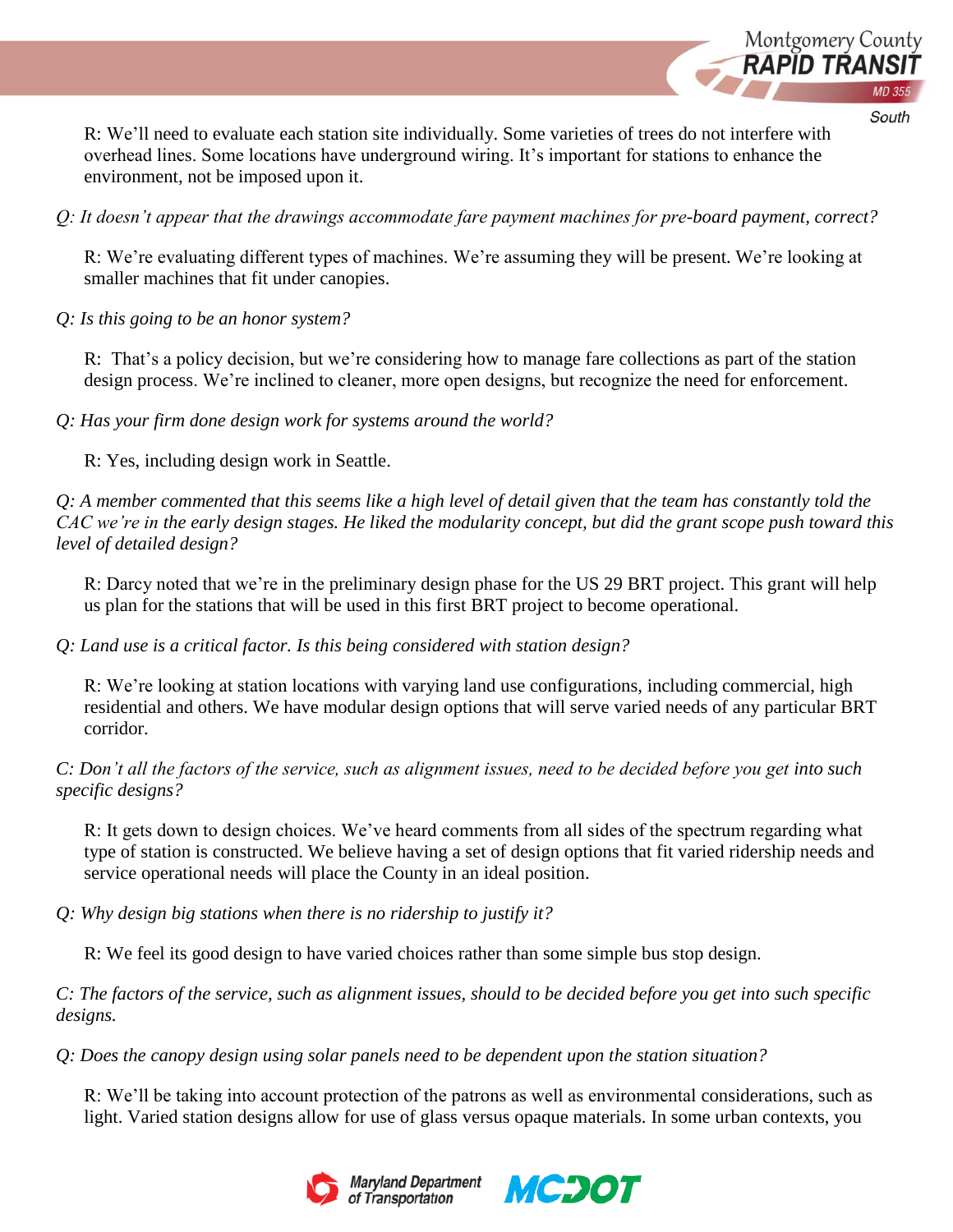

may want opaque designs. In some contexts, you might use photovoltaic panels to allow the shelter to generate its own power.

### **Next Steps**

Darcy explained the next steps for the project. She noted that MCDOT is pulling together a study team and developing an action plan. The State will continue to be a key stakeholder in the project. There will be a high level of continuity and sharing of knowledge from the previous team. We're planning to hold the next CAC meeting this fall, at which time we'll have a schedule of the topics to be covered in future CAC meetings.

*Q: Can you advise us of the RFP [request for proposals for the contractor to manage the next phase of the study] when it is announced so we could comment upon it?*

R: We'll be using an existing contract. We can't discuss details of the contractor at this point.

*Q: It won't be a State contractor, correct?*

R: Correct. The County will have its own team.

*C: Being involved with the contract selection process would give us ownership.*

R: Darcy said she just didn't come prepared to talk about the selection process. But we'll certainly discuss project schedule in the fall.

*Q: A member noted the development in the southern portion of the corridor may not be occurring on schedule, which would affect how the BRT project should be staged. He advocated a five-year plan to stage the project that would tie its implementation to the level of land use. Will you put that into the scope of the contract?*

R: We'll take that into consideration.

*Q: What are the next steps for the project?*

R: Chris Bell relayed that there has been extensive data generated from the first phase which the new team will need to evaluate. A detailed analysis of the refined BRT alternatives as well as No-build and TSM will take place in the next study phase, and the CACs will continue to meet to provide input and comment on the study project as it proceeds.

*Q: Can you explain why there wasn't a stand-alone contract process instead of an existing off the shelf contract arrangement? Other systems outside the US have shown much higher ridership figures. We'd suggest getting a specialized contractor who could develop a proposal that would deliver really stellar performance.*

R: Darcy advised she was not able to speak to contractor selection matters.

*Q: Will the County commit to getting back to us on the decision criteria that went into the contracting decisions going forward?*

R: Yes, we will provide you with more information on this in the future. [Please note: all of the County's contracts are competitively bid according to Procurement Regulations and County Code.]